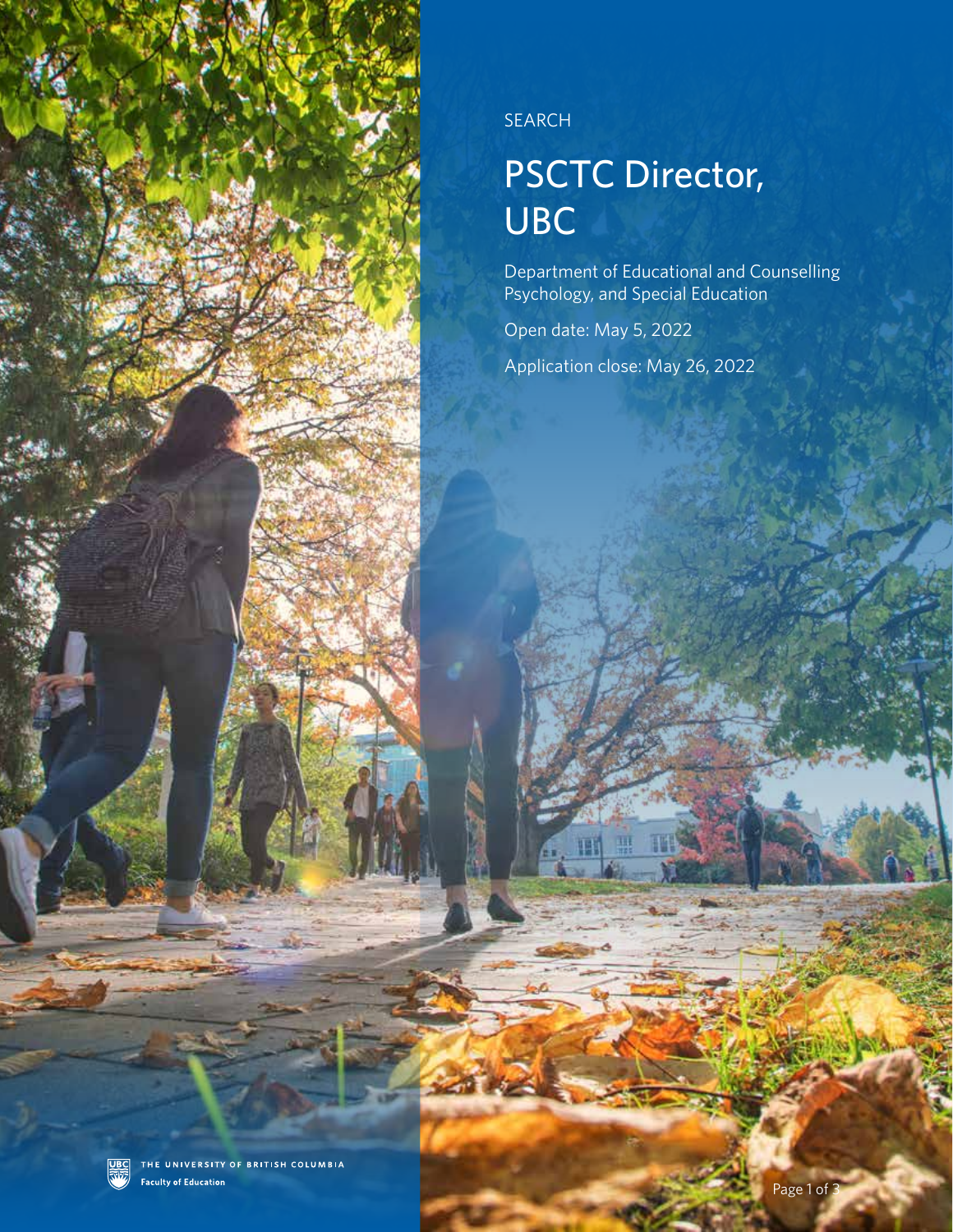This person serves as the administrative director of the Psychological Services and Counselling Training Centre (PSCTC), in the Department of Educational and Counselling and Psychology, and Special Education, Faculty of Education, UBC, serving in administrative, clinical, supervision and teaching roles.

The PSCTC Director works under the overall direction of the Department Head, and works closely with the Coordinators of Counselling Clinics and School and Applied Child Psychology Clinics, as well as other clinical faculty in the department. Directly supervises graduate students who work as Graduate Academic Assistants in the centre. Serves as a liaison with psychologists in the community who serve as assessment and practicum supervisors, as well as other Lower Mainland programs involved in clinical training. In general, is actively participating in and contributing to the development and delivery of effective and efficient psychological services and training activities.

## **Minimum Qualifications**

Ph.D. in Counselling Psychology or a related field. Eligible for certification as a Registered Psychologist in British Columbia. Minimum of seven years of experience in clinical counselling plus experience supervising Doctoral level practicum students.

Apply from UBC Job Careers website under job posting number JR7648; or from the link below:

[https://ubc.wd10.myworkdayjobs.com/en-US/ubcstaffjobs/details/PSCTC-Director\\_JR7648-1](https://ubc.wd10.myworkdayjobs.com/en-US/ubcstaffjobs/details/PSCTC-Director_JR7648-1 )